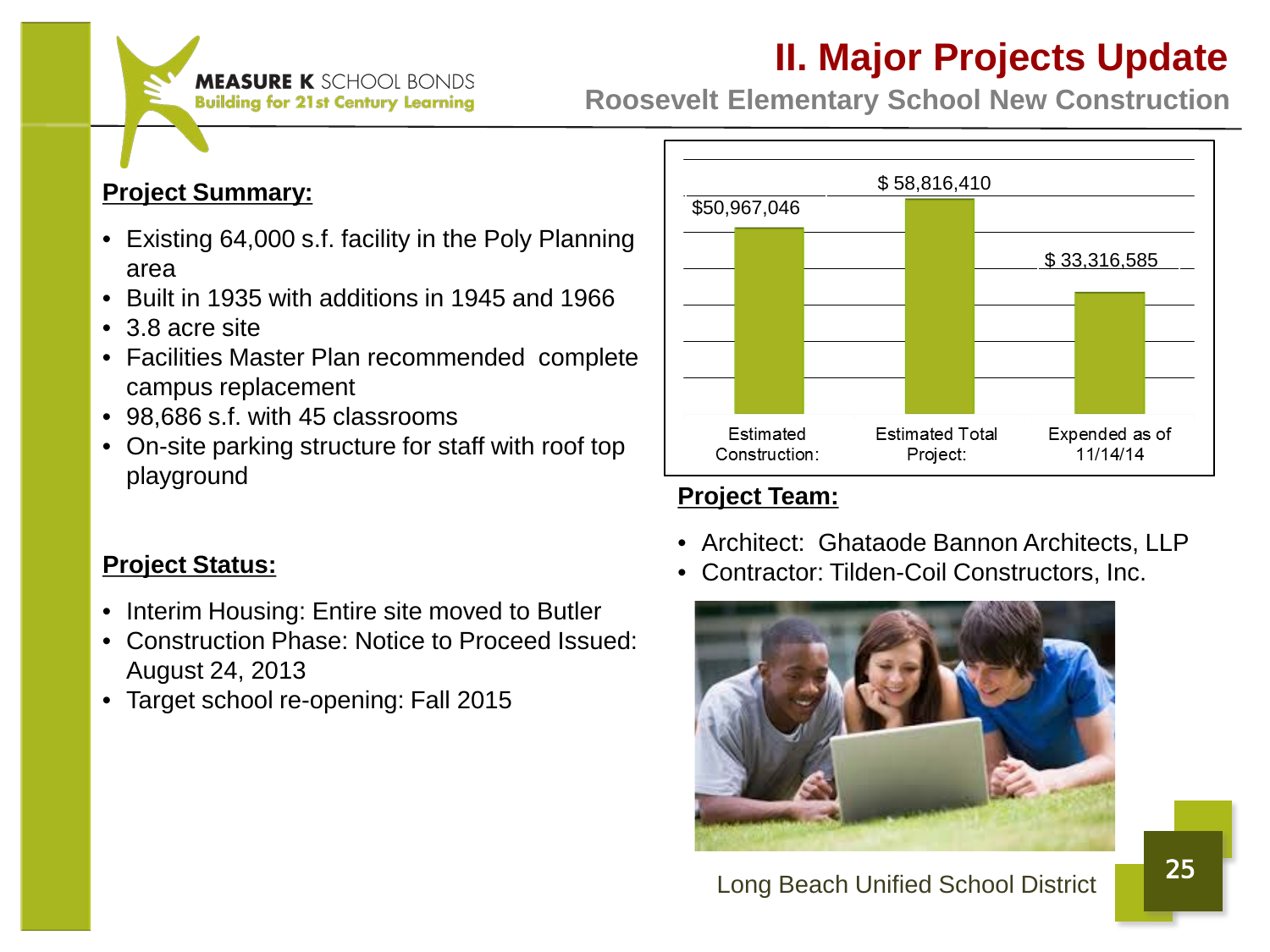

**Roosevelt Elementary School New Construction**

#### **Roosevelt ES Education Program**

- Special Education Classrooms
- **Teaching Stations**
- Administration Building
- Media Center
- Multi-Purpose Room
- Food Services
- Health Care Center
- Common Core Laboratory



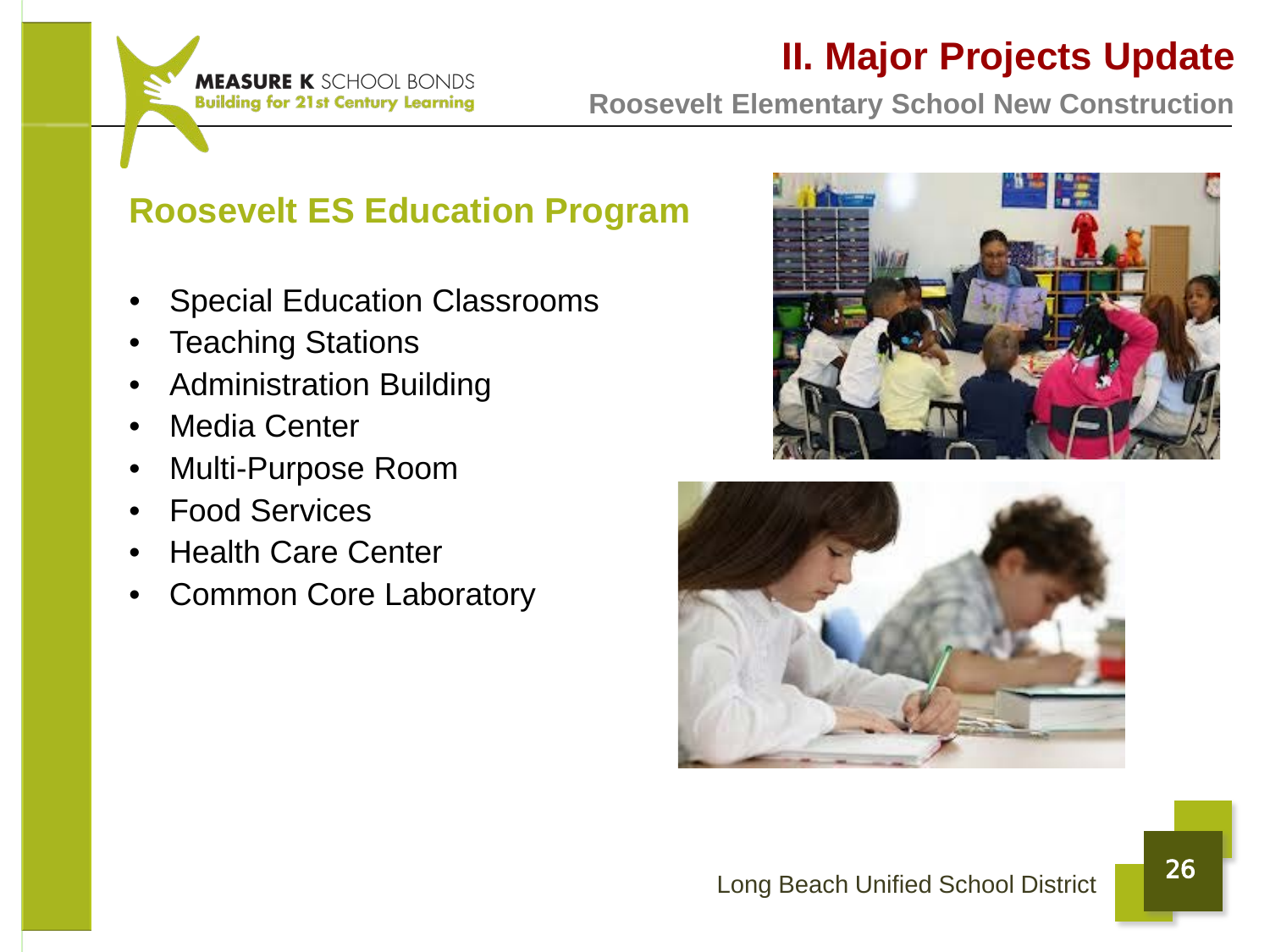

**Roosevelt Elementary School New Construction**



#### Long Beach Unified School District 27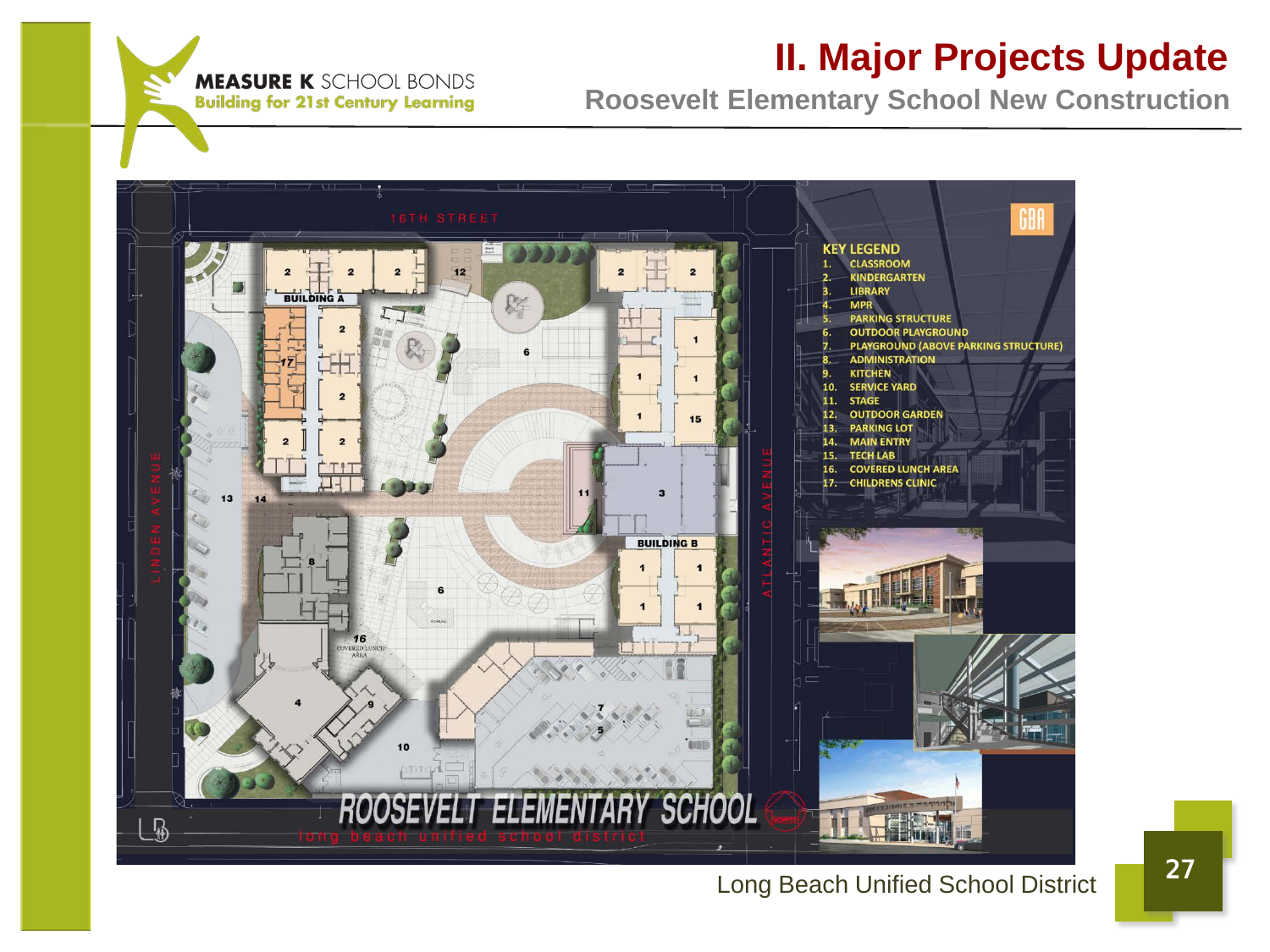

**Roosevelt Elementary School New Construction**